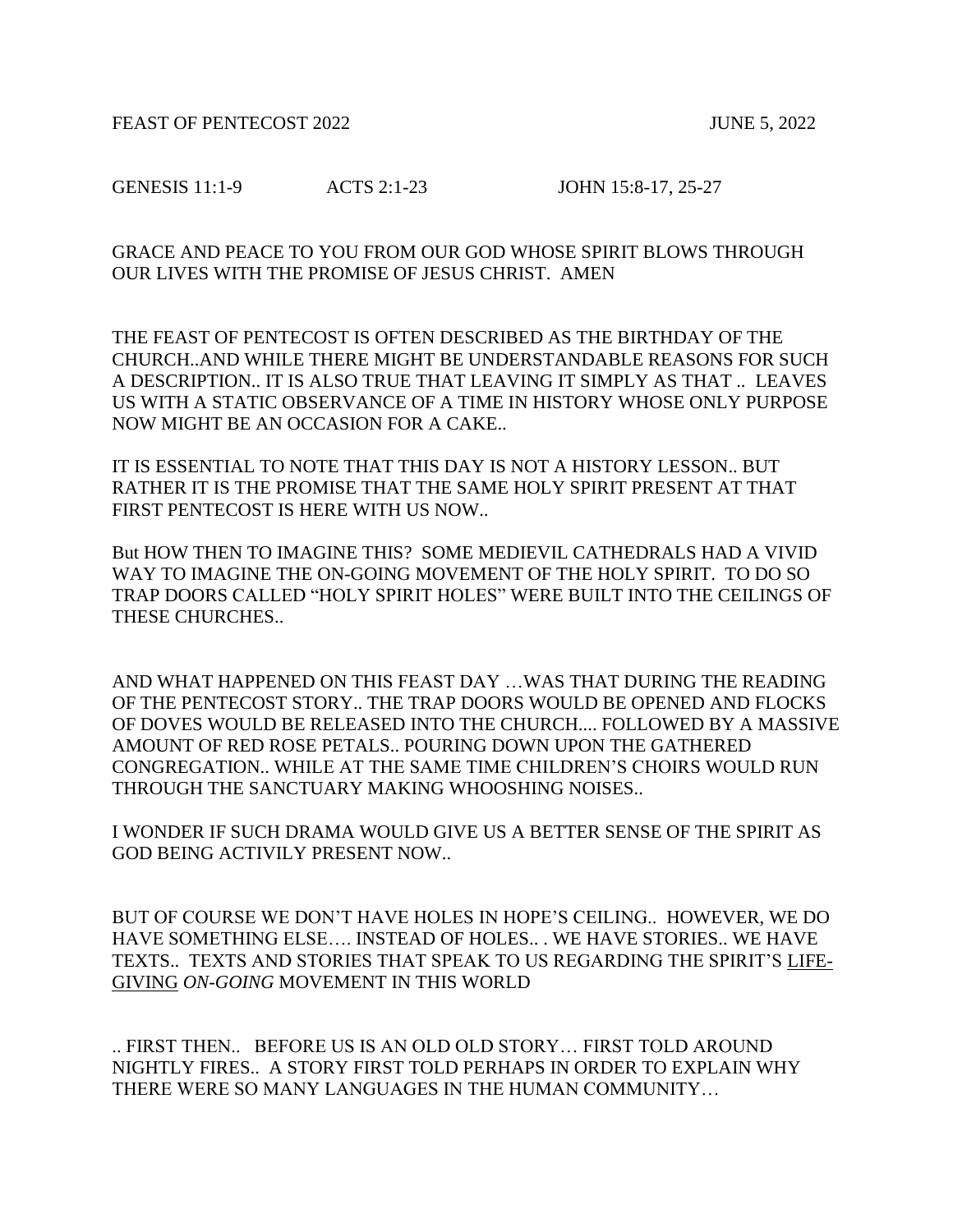IT IS A STORY THAT ARRIVES FROM the shadows of PREHISTORY.. SIMILAR TO THE STORIES OF THE 7 DAYS OF CREATION.. SIMILAR TO THE STORIES OF THE GARDEN .. STORIES THAT REMEMBERED GOD AS THE LIFE GIVING CREATOR.. A SPIRIT HOVERING OVER THE PRIMORDIAL WATERS.. WITH GOD AS WIND AND SPIRIT. BREATHING LIFE INTO OUR LUNGS.. COMMANDING THE HUMANS .. .... GO FORTH AND MULTIPLY AND FILL THE EARTH.. MEANING: SCATTER FAR AND WIDE. OVER THE EARTH TO CARE FOR IT..

… BUT INSTEAD OF SCATTERING .. IN THIS OLD, OLD STORY… HUMANS HAD GATHERED IN ONE PLACE TO BE BRICK AND TOWER MAKERS.. … TURNING THEIR BACKS ON THE DIVERSITY OF CREATION. .. TURNING THEIR BACKS ON THEIR CREATOR…AND THAT ORIGNAL CALL TO FILL AND SCATTER…

AND SO THE STORY TELLS US.. THAT, IN RESPONSE TO THE EFFORT TO BUILD THEMSELVES UP, GOD GIVES THE GIFT OF A MULTITUDE OF LANGUAGES,,,,, A GIFT GIVEN IN ORDER TO FULFIL GOD'S HOPE FOR THE CREATION… SO THAT WHAT MIGHT FIRST SEEM LIKE A STORY OF PUNISHMENT.. ACTUALLY BECOMES AN OFFER OF BLESSING.. GO !! GO FORTH… SCATTER .. FAR AND WIDE FOR THE SAKE OF LIFE

BUT STILL LATER THIS OLD, OLD STORY WAS also TOLD AS A JOKE.. A VERY SERIOUS JOKE.. OF COURSE.. AS IT WAS TOLD BY ISRAEL WHEN IN EXILE IN BABYLON.. WHERE AGAIN… LIKE THEIR SLAVE ANCESTERS IN EGYPT THEY WERE OPPRESSED BY ANOTHER EMPIRE… ANOTHER SYSTEM OF DOMINATION

IT IS A STORY TOLD IN PARODY AGAINST THE BABYLONIAN EMPIRE .. FAMOUS FOR ITS ZIGGARUT TOWERS … IT WAS AN EMPIRE THAT SOUGHT TO FIND UNITY IN ITS ABILITY TO CONTROL AND MANIPULATE PEOPLES AND THE ENVIRONMENT ITSELF… SEEKING TO DOMINATE AND HOMOGENIZE THE RICH DIVERSITY PRESENT IN GOD'S CREATION

UNABLE TO RECOGNIZE GOD - EMPIRES ALWAYS SEEK THEIR OWN GLORY. BUT THIS JOKE PROMISES THAT EMPIRES ALSO WILL END UP CONFOUNDED BY THE DIVERSITY OF CREATION WHICH CANNOT BE *MONO--TONED*…

… and thus THIS IS A STORY WE STILL RECOGNIZE IN OUR WORLD.. A WORLD WHERE WE also BUILD OUR TOWERS AND WALLS..SEEKING TO SEPARATE OURSELVES FROM OTHERS EVEN AS WE ALSO SEEK TO MAKE NAMES FOR OURSELVES..

IT IS AN OLD, OLD STORY… AN OLD, OLD JOKE.. AND YET.. IT IS ONE THAT REMINDS US OF THE DIVISIONS THAT REMAIN IN THE HUMAN COMMUNITY.. BUT NOW .. ON THIS DAY.. WE ARE GIVEN A PENTECOST WORD THAT RESPONDS TO OUR HUMAN DIVISIONS AND ALIENATIONS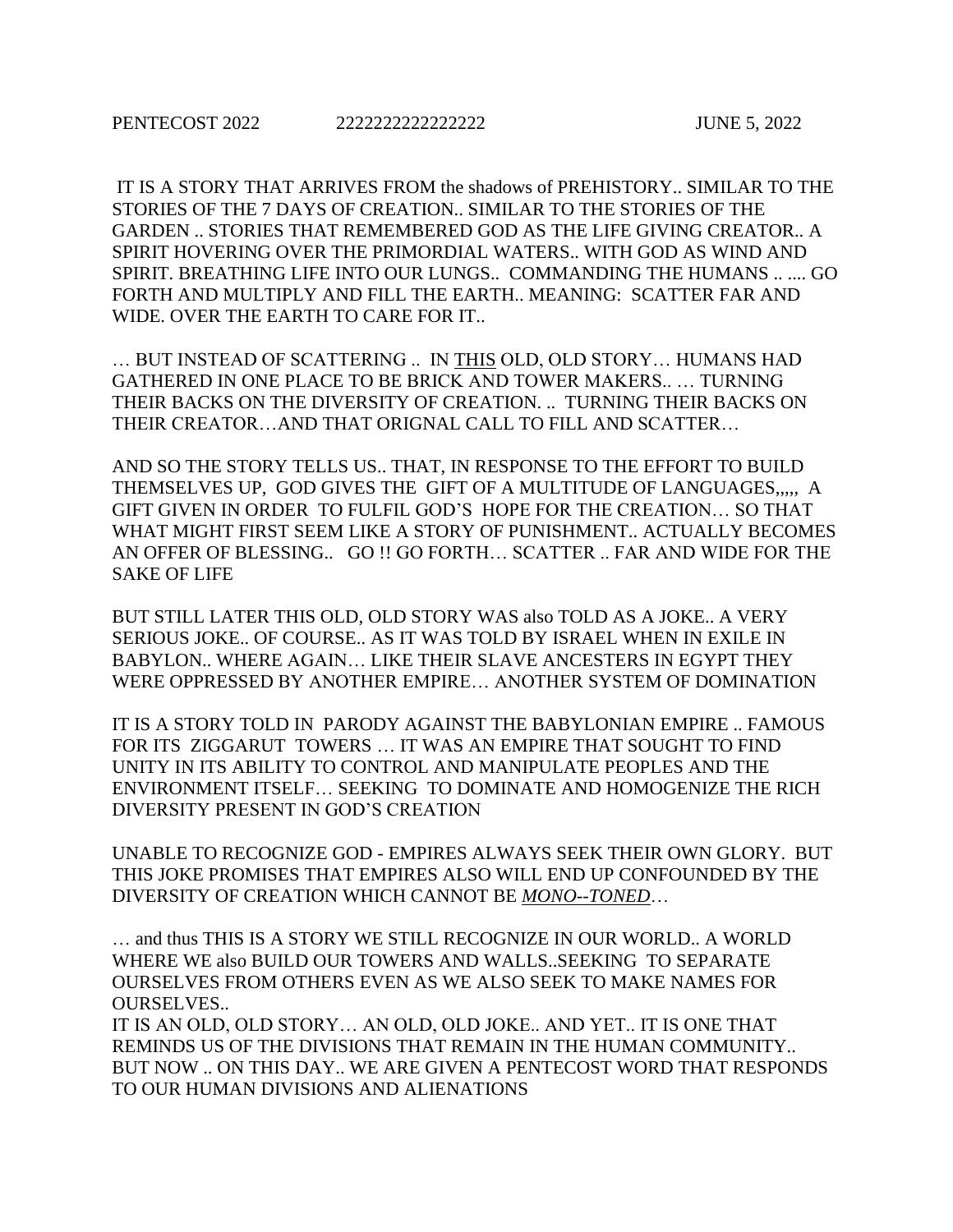HERE IN THE BOOK OF ACTS, WE ENCOUNTER THE MIRACULOUS FORCES OF FIRE AND WIND THAT COME TO OPEN EARS AS THE SPIRIT OF GOD INTRUDES INTO A BABEL FILLED WORLD.. A SPIRIT WHO COMES TO FILL US WITH THE PROMISE THAT OUR UNITY LIES OUTSIDE OF OURSELVES.. AND IN THE IMAGES OF WIND AND FIRE WE ENCOUNTER THE AWESOME FREEDOM OF GOD TO BE PRESENT IN NEW AND UNSETTLING WAYS..

IT IS A STORY RICH IN DRAMA AND FULL OF WHAT WE WOULD CALL THE MIRACULOUS.... IT PLAYS TO OUR IMAGINATIONS….INTRUDING INTO OUR GATHERING TODAY, THIS STORY SPEAKS TO US OF GOD'S ON-GOING WORK.. TESTIFYING TO GOD'S CONTINUING PASSION TO BRING LIFE INTO THE MIDST OF THE WONDERFUL DIVERSITY OF CREATION.…

FOR IN THE MYSTERY OF FIRE AND WIND, LANGUAGE AND UNDERSTANDING.. THE FOLLOWERS OF JESUS ARE CONVERTED TO THE WORK THAT GOD HAS ALWAYS BEEN DOING.. TO SCATTER AND BRING LOVE AND BLESSING TO EVERY CORNER OF CREATION.

YES:: THE STORY CATCHES OUR ATTENTION IN ITS DRAMA AND FLAIR...WITH ITS TONGUES OF FIRE AND IN ITS TESTIMONY THAT THE FOLLOWERS OF JESUS... BEGIN TO SPEAK IN MANY LANGUAGES AND OF HOW THE GATHERED CROWD AROUND THEM IS AMAZED. BECAUSE THEY HEAR AND THEY UNDERSTAND.....

FOR IF ALL WE NOTICE IS WIND AND FIRE... WE SHALL NOT HEAR THE WORD OF THE TEXT.. WHERE THE FOCUS IS FINALLY NOT ABOUT WIND AND FIRE OR THE SPEAKING IN A VARIETY OF TONGUES BUT RATHER IT IS IN THE HEARING AND UNDERSTANDING OF THOSE TONGUES

THE GATHERED CROWDS BEGIN TO HEAR AND UNDERSTAND.... THEY BEGIN TO HEAR OF THE ONE WHO UNITES THEM AS ONE… A UNITY NOT BASED ON LANGUAGE OR RACE OR GENDER OR CLAN.. BUT A UNITY ANCHORED INSTEAD IN THE LIFE AND DEATH AND RESURRECTION OF JESUS.. AND HERE IN THIS STORY IT IS A UNITY PROCLAIMED THROUGH THE DIVERSITY OF LANGUAGE..

TO BE SURE.. NOT ALL UNDERSTAND... NOT ALL HEAR.. SOME ...ACTING LIKE PRECURSORS TO OUR SOCIAL AND POLITICAL DISCOURSE.. ACTING LIKE FOX NEWS COMMENTATORS - SOME OF THE CROWD SEEK TO DISCREDIT THE EVENT WITH INNUENDO... SNEERING THAT THE DISCIPLES ARE DRUNK...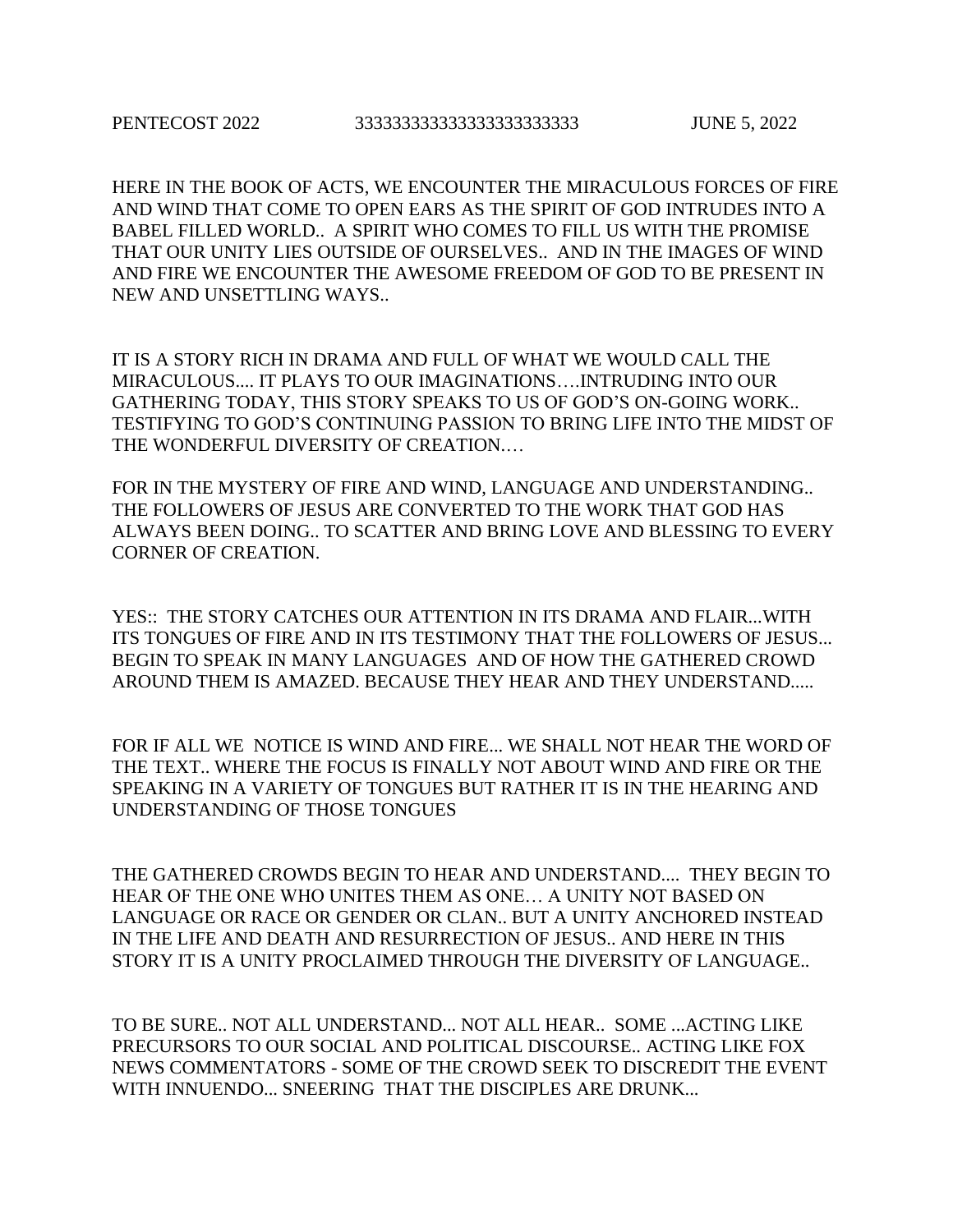BUT IT IS NOT SO.. SAYS PETER..INSTEAD PETER SPEAKS TO THE CROWDS OF THIS JESUS CRUCIFIED AND RISEN FROM THE DEAD.. JESUS - WHO IS THE VERY LIFE GIVING PRESENCE OF GOD OFFERED TO AN ACHING WORLD..

AND FROM HERE, AS THE BOOK OF ACTS CONTINUES, WE HEAR OF THE RESULTS OF THIS HEARING IN THE MIDST OF A CAUCOPHANY OF LANGUAGES.. .

THIS POURING OUT OF THE SPIRIT… CONTINUES IN CHAPTER AFTER CHAPTER…. WHERE.. BARRIERS OF GENDER, ETHNICITY, RACE, CLASS AND SEXUALITY ARE DISTURBED AND OVER TURNED BY THIS SPIRIT-FILLED WIND-DRIVEN FIRE OF GOD'S EMBRACE..

THROUGHOUT THE BOOK OF ACTS WE ENCOUNTER THE SPIRIT'S FREEDOM TO BLOW WHERE IT WILLS AND TO BURN THROUGH THE CHAFF THAT PLUGS OUR EARS.. SO THAT WE MIGHT HEAR AGAIN THE PROMISE OF OUR GOD FOR CREATION.

HERE IS REVEALED THE SPIRIT WHO IS FREE TO REST UPON ANY AND ALL FLESH.. RESTING NOT ONLY ON THOSE WHO CLAIM SPECIAL PRIVILEDGE BUT EVEN THOSE OUTSIDE THE CAMP... THOSE OUTSIDE ACCEPTABLE BOUNDARIES..

AND LIKE THE BABEL STORY.. THE BOOK OF ACTS TESTIFIES TO A NEW SCATTERING.. A SCATTERING THAT CELEBRATES THE MOVEMENT OF GOD INTO THE WHOLE CREATION FOR THE SAKE OF LIFE..

IT IS THIS SPIRIT THAT JESUS PROMISES HIS FOLLOWERS... IT IS THIS SPIRIT THAT COMES TO THE HUDDLED DISCIPLES ON THAT FIRST PENTECOST... AND NOW COMES AGAIN..TODAY!! BRINGING THE THICK PROCLAMATION OF GOOD NEWS TO THE BABBLING OF THIS WORLD'S FLATTENED IMAGINATIONS AND EMPTY WORDS...

THE SPIRIT COMES TO OPEN EARS AND LOOSEN TONGUES. COMING TO BRING VISIONS TO THE YOUNG AND DREAMS TO THE OLD.... A WIND TEARING APART SYSTEMS OF EXCLUSION... A FIRE .... BURNING DOWN WALLS THAT KEEP THINGS IN ORDER AND UNDER CONTROL

FOR HERE IS THE SAME SPIRIT WHO HOVERED OVER THE CHAOS WATERS OF GENESIS AND WHO BIRTHED LIFE... THE SPIRIT WHO BID ABRAHAM AND SARAH TO LEAVE HOME AND JOIN THE SCATTERING... TO GO TO AN UNKNOWN PLACE THAT GOD WOULD SHOW THEM.... THIS IS THE SPIRIT THAT HOVERED OVER MARY WITH THE ANNOUNCEMENT OF THE BIRTH OF ONE WHO WOULD COME TO LIFT UP THE LOWLY AND BRING DOWN THE MIGHTY....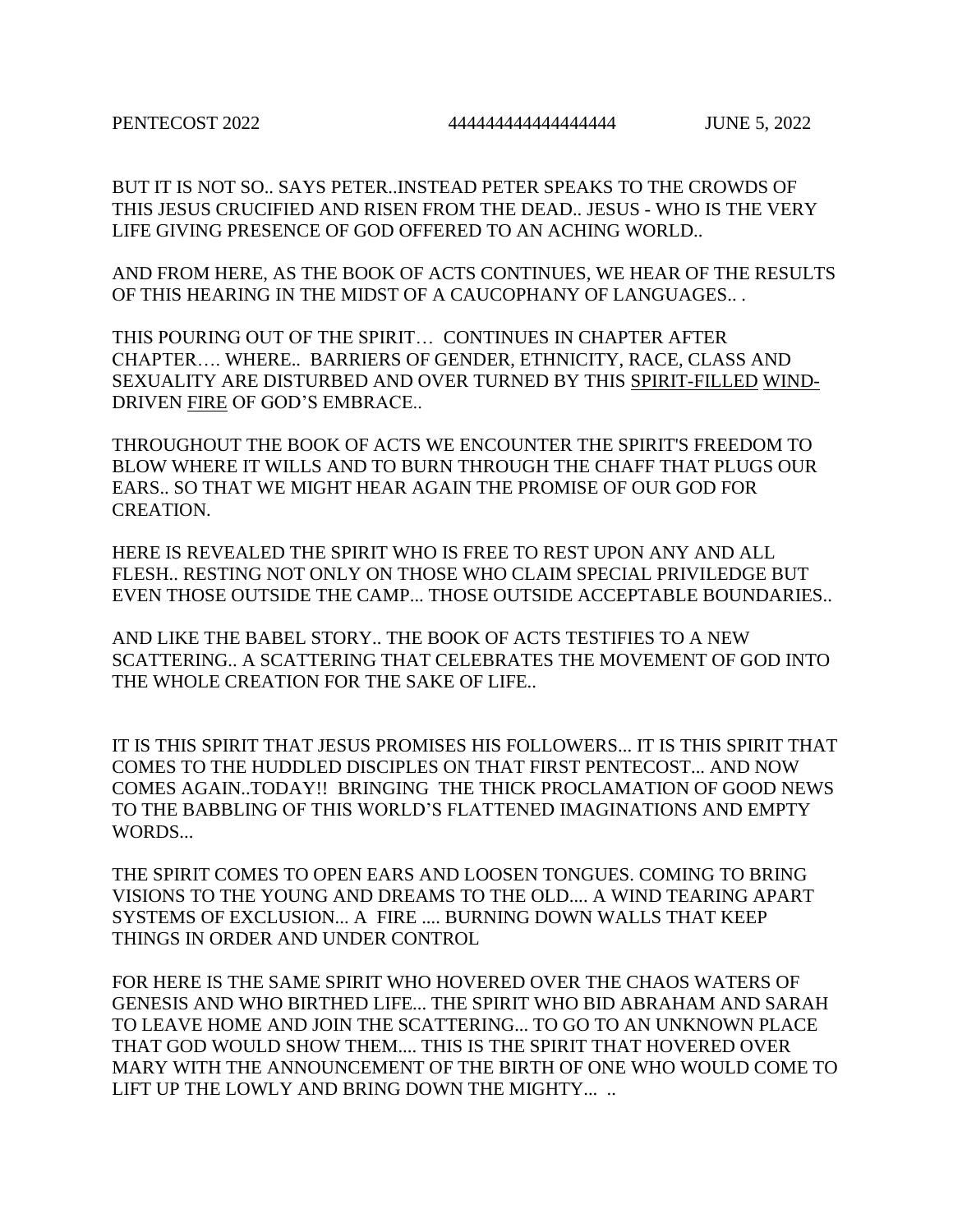AND YET... DESPITE THE POWER OF THESE VIVID IMAGES OF WIND AND FIRE .... THE REAL THREAT AND GIFT OF THE SPIRIT LIES NOT IN THESE IMAGES …. BUT RATHER IN ITS PARTICULAR CALLING... IN THE SPIRIT'S CALLING TO FOLLOW... .... TO GO FORTH IN THE PATTERN AND SHAPE OF THE LIFE OF THIS JESUS...

FOR THE SPIRIT CALLS US TO FOLLOW JESUS.. WHOSE LIFE WAS ONE NOT OF HOARDING LIFE BUT OF LETTING GO ...

AND SO..WE READ IN ACTS THAT THESE SPIRIT FILLED FOLKS.. DEVOTED THEMSELVES TO THE APOSTLES' TEACHING AND FELLOWSHIP, TO THE BREAKING OF THE BREAD AND THAT ALL WHO WERE TOUCHED BY THE SPIRIT WOULD SELL THEIR POSSESSIONS AND GOODS AND DISTRIBUTE THE PROCEEDS TO ANY IN NEED..

AND THEN THE BOOK OF ACTS CHRONICLES THIS FOLLOWING IN THE SCATTERING … AS IT KEEPS PILING ON WITH ITS STORIES OF THE EMBRACE OF THE GENTILES IN ASIA, THE WELCOME OF THE ETHIOPIAN EUNUCH, ROMAN OFFICERS, AND ROMANS JAILERS, WOMEN LEADERS AND EVEN UNCIRCUMCISED PEASANTS, AND SOPHISTICATED PHILOSOPHERS..

BEFORE US THEN IS A WITNESS TO THE ACTIVITY AND WORK OF THIS SPIRIT.. ONE THAT IS NOT SIMPLY A REMEMBRANCE OR A CALLING TO SOME SPIRITUAL RETREAT BUT A CALLING INTO THE RICH TEXTURES OF DAILY LIVING. .AND INTO THE MESSY GIFTEDNESS OF A DIVERSE CREATION.

THIS TEXT INVITES US TO LISTEN AND TO IMAGINE… AND THEN TO LIVE IN THE PROMISE OF THE VISION OF GOD….

AND GOD KNOWS WE NEED THIS VISION…

DEAR FRIENDS… WE LIVE IN THE MIDST OF A SOCIETY FULL OF NOISY GONGS AND CLANGING CYMBOLS .FULL OF SPEECH THAT FLATTENS OUR HOPES.AND CLOGS OUR EARS ..A SOCIETY FULL OF VERBAL TRANSACTIONS THAT LESS RESEMBLE CONVERSATIONS AND MORE RESEMBLE BUMPER STICKERS.. FULL OF VIOLENT LANGUAGE AND VIOLENT ACTIONS.

BEATEN DOWN UNDER THE ONSLAUGHT OF IMAGES AND WORDS OF VIOLENCE AND OF A GROANING EARTH… WE ARE TEMPTED TO FLEE INTO THE NUMBING DISTRACTIONS OF OUR TOXIC CULTURE..